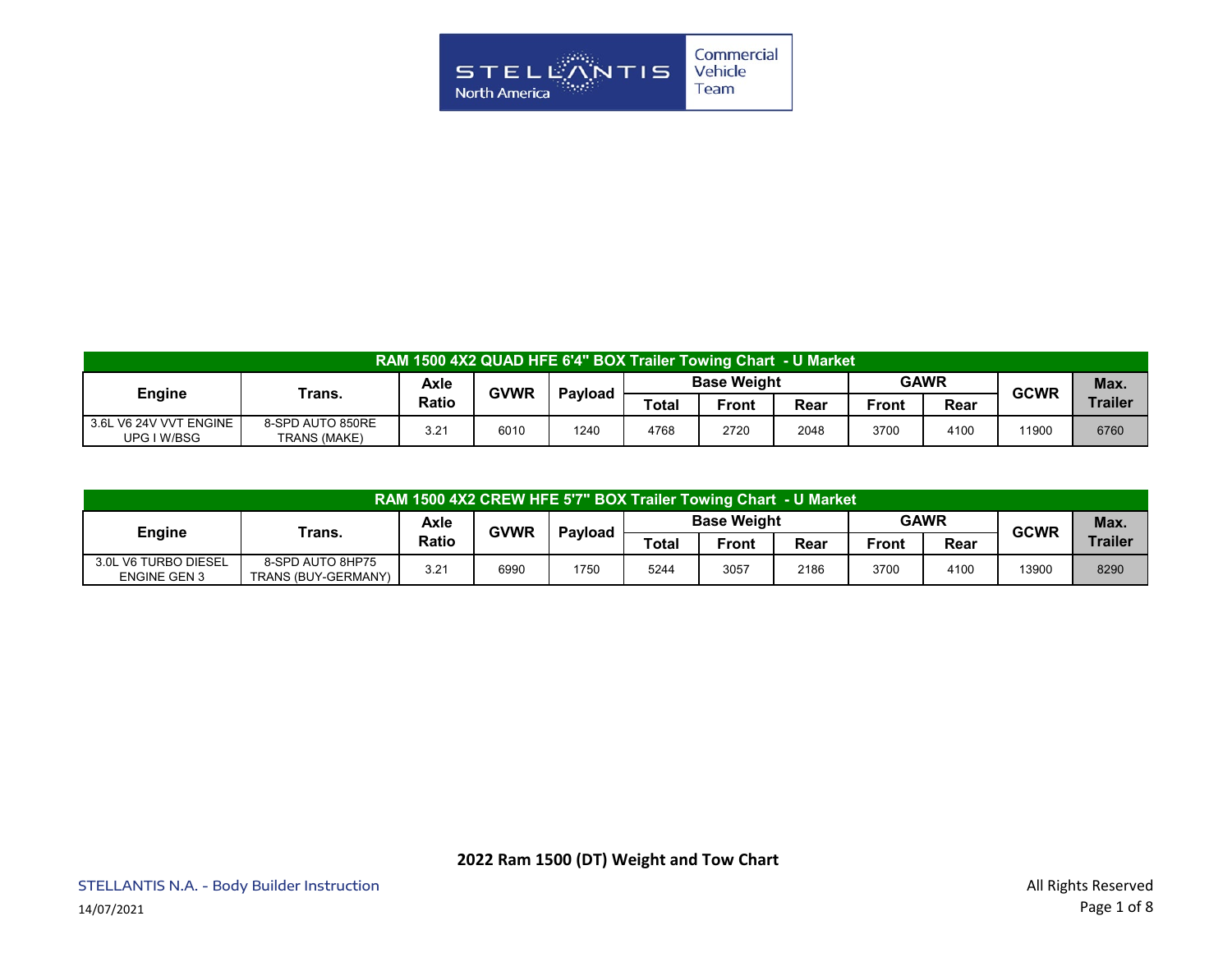

|                                             | RAM 1500 4X2 QUAD TRADESMAN 6'4" BOX Trailer Towing Chart - U Market |              |             |         |              |                    |      |              |             |             |                |
|---------------------------------------------|----------------------------------------------------------------------|--------------|-------------|---------|--------------|--------------------|------|--------------|-------------|-------------|----------------|
|                                             |                                                                      | Axle         |             |         |              | <b>Base Weight</b> |      |              | <b>GAWR</b> |             | Max.           |
| <b>Engine</b>                               | Trans.                                                               | <b>Ratio</b> | <b>GVWR</b> | Payload | <b>Total</b> | <b>Front</b>       | Rear | <b>Front</b> | Rear        | <b>GCWR</b> | <b>Trailer</b> |
| 3.6L V6 24V VVT ENGINE<br>UPG I W/BSG       | 8-SPD AUTO 850RE<br>TRANS (MAKE)                                     | 3.55         | 7100        | 2300    | 4770         | 2715               | 2055 | 3700         | 4100        | 12900       | 7700           |
| 3.0L V6 TURBO DIESEL<br><b>ENGINE GEN 3</b> | 8-SPD AUTO 8HP75<br>TRANS (BUY-GERMANY)                              | 3.21         | 7200        | 2090    | 5111         | 3022               | 2089 | 3700         | 4100        | 13900       | 8340           |
| 3.0L V6 TURBO DIESEL<br><b>ENGINE GEN 3</b> | 8-SPD AUTO 8HP75<br>TRANS (BUY-GERMANY)                              | 3.92         | 7200        | 2090    | 5111         | 3022               | 2089 | 3700         | 4100        | 15600       | 10040          |
| 3.0L V6 TURBO DIESEL<br><b>ENGINE GEN 3</b> | 8-SPD AUTO 8HP75<br>TRANS (BUY-GERMANY)                              | 3.92         | 7200        | 2090    | 5111         | 3022               | 2089 | 3700         | 4100        | 18200       | 12560          |
| 5.7L V8 HEMI MDS VVT<br><b>ENGINE</b>       | 8-SPD AUTO 8HP75<br>TRANS (BUY-US)                                   | 3.21         | 6900        | 1930    | 4967         | 2897               | 2069 | 3700         | 4100        | 13900       | 8490           |
| 5.7L V8 HEMI MDS VVT<br><b>ENGINE</b>       | 8-SPD AUTO 8HP75<br>TRANS (BUY-GERMANY)                              | 3.21         | 6900        | 1930    | 4967         | 2897               | 2069 | 3700         | 4100        | 13900       | 8490           |
| 5.7L V8 HEMI MDS VVT<br><b>ENGINE</b>       | 8-SPD AUTO 8HP75<br>TRANS (BUY-US)                                   | 3.92         | 6900        | 1930    | 4967         | 2897               | 2069 | 3700         | 4100        | 17000       | 11590          |
| 5.7L V8 HEMI MDS VVT<br><b>ENGINE</b>       | 8-SPD AUTO 8HP75<br>TRANS (BUY-GERMANY)                              | 3.92         | 6900        | 1930    | 4967         | 2897               | 2069 | 3700         | 4100        | 17000       | 11590          |
| 5.7L V8 HEMI MDS VVT<br><b>ENGINE W/BSG</b> | 8-SPD AUTO 8HP75<br>TRANS (BUY-US)                                   | 3.21         | 6900        | 1840    | 5056         | 2964               | 2091 | 3700         | 4100        | 13900       | 8450           |
| 5.7L V8 HEMI MDS VVT<br><b>ENGINE W/BSG</b> | 8-SPD AUTO 8HP75<br>TRANS (BUY-GERMANY)                              | 3.21         | 6900        | 1840    | 5056         | 2964               | 2091 | 3700         | 4100        | 13900       | 8450           |
| 5.7L V8 HEMI MDS VVT<br><b>ENGINE W/BSG</b> | 8-SPD AUTO 8HP75<br>TRANS (BUY-US)                                   | 3.92         | 6900        | 1840    | 5056         | 2964               | 2091 | 3700         | 4100        | 17000       | 11550          |
| 5.7L V8 HEMI MDS VVT<br><b>ENGINE W/BSG</b> | 8-SPD AUTO 8HP75<br>TRANS (BUY-GERMANY)                              | 3.92         | 6900        | 1840    | 5056         | 2964               | 2091 | 3700         | 4100        | 17000       | 11550          |
| 5.7L V8 HEMI MDS VVT<br><b>ENGINE W/BSG</b> | 8-SPD AUTO 8HP75<br>TRANS (BUY-US)                                   | 3.92         | 6900        | 1840    | 5056         | 2964               | 2091 | 3700         | 4100        | 18350       | 12750          |
| 5.7L V8 HEMI MDS VVT<br><b>ENGINE W/BSG</b> | 8-SPD AUTO 8HP75<br>TRANS (BUY-GERMANY)                              | 3.92         | 6900        | 1840    | 5056         | 2964               | 2091 | 3700         | 4100        | 18350       | 12750          |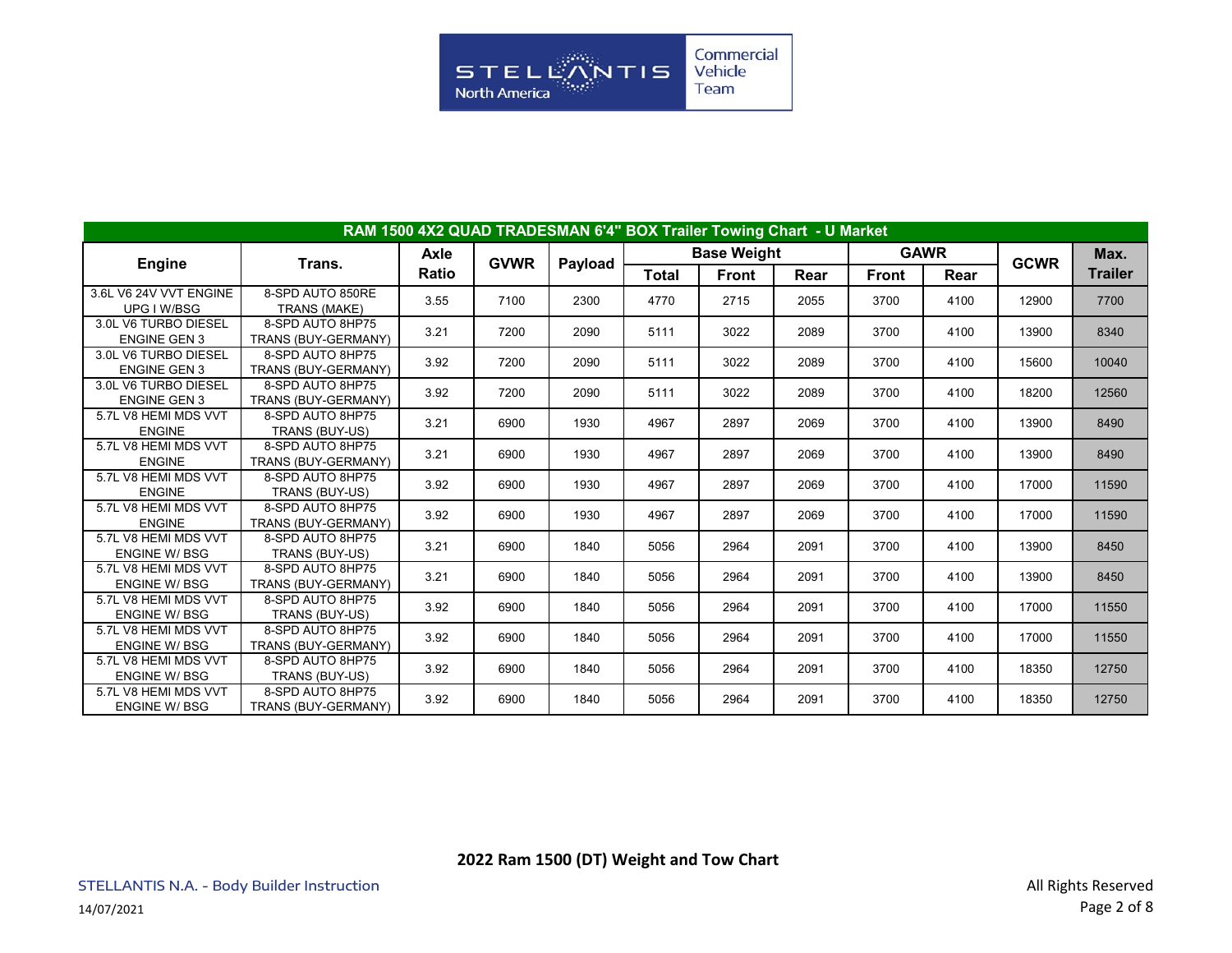

|                                             | RAM 1500 4X2 CREW TRADESMAN 6'4" BOX Trailer Towing Chart - U Market |              |             |         |              |                    |      |              |             |             |                |
|---------------------------------------------|----------------------------------------------------------------------|--------------|-------------|---------|--------------|--------------------|------|--------------|-------------|-------------|----------------|
|                                             |                                                                      | Axle         | <b>GVWR</b> |         |              | <b>Base Weight</b> |      |              | <b>GAWR</b> | <b>GCWR</b> | Max.           |
| <b>Engine</b>                               | Trans.                                                               | <b>Ratio</b> |             | Payload | <b>Total</b> | Front              | Rear | <b>Front</b> | Rear        |             | <b>Trailer</b> |
| 3.6L V6 24V VVT ENGINE<br>UPG I W/BSG       | 8-SPD AUTO 850RE<br>TRANS (MAKE)                                     | 3.21         | 6900        | 1990    | 4910         | 2797               | 2112 | 3700         | 4100        | 11900       | 6490           |
| 3.6L V6 24V VVT ENGINE<br>UPG I W/BSG       | 8-SPD AUTO 850RE<br>TRANS (MAKE)                                     | 3.55         | 6900        | 1990    | 4910         | 2797               | 2112 | 3700         | 4100        | 12900       | 7490           |
| 3.0L V6 TURBO DIESEL<br><b>ENGINE GEN 3</b> | 8-SPD AUTO 8HP75<br>TRANS (BUY-GERMANY)                              | 3.21         | 7000        | 1770    | 5232         | 3107               | 2125 | 3700         | 4100        | 13900       | 8160           |
| 3.0L V6 TURBO DIESEL<br><b>ENGINE GEN 3</b> | 8-SPD AUTO 8HP75<br>TRANS (BUY-GERMANY)                              | 3.92         | 7000        | 1770    | 5232         | 3107               | 2125 | 3700         | 4100        | 15600       | 9860           |
| 5.7L V8 HEMI MDS VVT<br><b>ENGINE</b>       | 8-SPD AUTO 8HP75<br>TRANS (BUY-US)                                   | 3.21         | 6900        | 1800    | 5096         | 2994               | 2102 | 3700         | 4100        | 13900       | 8440           |
| 5.7L V8 HEMI MDS VVT<br><b>ENGINE</b>       | 8-SPD AUTO 8HP75<br>TRANS (BUY-GERMANY)                              | 3.21         | 6900        | 1800    | 5096         | 2994               | 2102 | 3700         | 4100        | 13900       | 8440           |
| 5.7L V8 HEMI MDS VVT<br><b>ENGINE</b>       | 8-SPD AUTO 8HP75<br>TRANS (BUY-US)                                   | 3.92         | 6900        | 1800    | 5096         | 2994               | 2102 | 3700         | 4100        | 17000       | 11540          |
| 5.7L V8 HEMI MDS VVT<br><b>ENGINE</b>       | 8-SPD AUTO 8HP75<br>TRANS (BUY-GERMANY)                              | 3.92         | 6900        | 1800    | 5096         | 2994               | 2102 | 3700         | 4100        | 17000       | 11540          |
| 5.7L V8 HEMI MDS VVT<br><b>ENGINE W/BSG</b> | 8-SPD AUTO 8HP75<br>TRANS (BUY-US)                                   | 3.21         | 6900        | 1710    | 5188         | 3056               | 2131 | 3700         | 4100        | 13900       | 8210           |
| 5.7L V8 HEMI MDS VVT<br><b>ENGINE W/BSG</b> | 8-SPD AUTO 8HP75<br>TRANS (BUY-GERMANY)                              | 3.21         | 6900        | 1710    | 5188         | 3056               | 2131 | 3700         | 4100        | 13900       | 8210           |
| 5.7L V8 HEMI MDS VVT<br><b>ENGINE W/BSG</b> | 8-SPD AUTO 8HP75<br>TRANS (BUY-US)                                   | 3.92         | 6900        | 1710    | 5188         | 3056               | 2131 | 3700         | 4100        | 17000       | 11310          |
| 5.7L V8 HEMI MDS VVT<br><b>ENGINE W/BSG</b> | 8-SPD AUTO 8HP75<br>TRANS (BUY-GERMANY)                              | 3.92         | 6900        | 1710    | 5188         | 3056               | 2131 | 3700         | 4100        | 17000       | 11310          |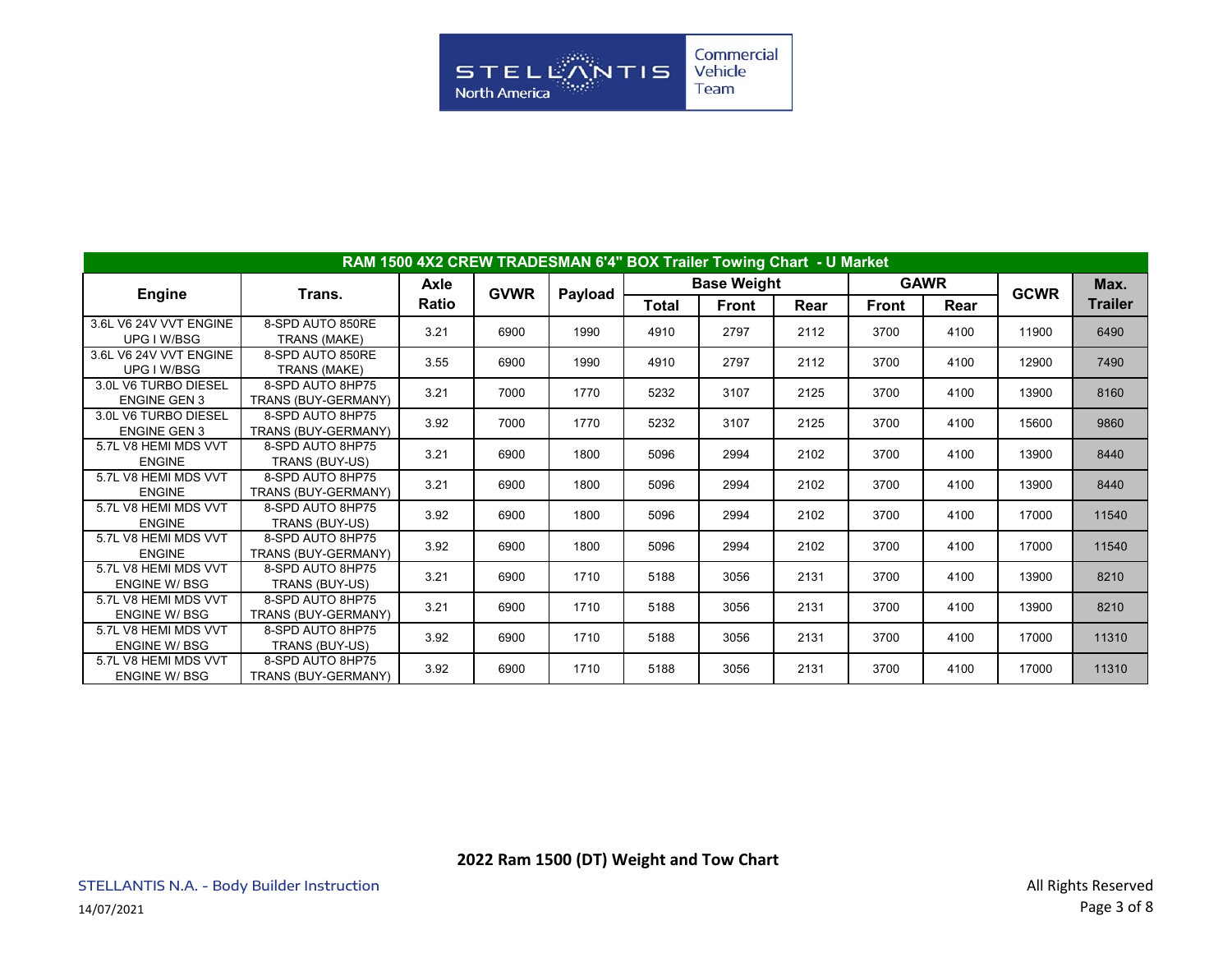

|                                             | RAM 1500 4X2 CREW TRADESMAN 5'7" BOX Trailer Towing Chart - U Market |             |             |         |              |                    |      |              |             |             |                |
|---------------------------------------------|----------------------------------------------------------------------|-------------|-------------|---------|--------------|--------------------|------|--------------|-------------|-------------|----------------|
|                                             |                                                                      | <b>Axle</b> |             |         |              | <b>Base Weight</b> |      |              | <b>GAWR</b> |             | Max.           |
| <b>Engine</b>                               | Trans.                                                               | Ratio       | <b>GVWR</b> | Payload | <b>Total</b> | Front              | Rear | <b>Front</b> | Rear        | <b>GCWR</b> | <b>Trailer</b> |
| 3.6L V6 24V VVT ENGINE<br>UPG I W/BSG       | 8-SPD AUTO 850RE<br><b>TRANS (MAKE)</b>                              | 3.21        | 6900        | 2020    | 4879         | 2744               | 2134 | 3700         | 4100        | 11900       | 6550           |
| 3.6L V6 24V VVT ENGINE<br>UPG I W/BSG       | 8-SPD AUTO 850RE<br>TRANS (MAKE)                                     | 3.55        | 6900        | 2020    | 4879         | 2744               | 2134 | 3700         | 4100        | 12900       | 7550           |
| 3.0L V6 TURBO DIESEL<br><b>ENGINE GEN 3</b> | 8-SPD AUTO 8HP75<br>TRANS (BUY-GERMANY)                              | 3.21        | 7000        | 1800    | 5202         | 3051               | 2150 | 3700         | 4100        | 13900       | 8100           |
| 3.0L V6 TURBO DIESEL<br><b>ENGINE GEN 3</b> | 8-SPD AUTO 8HP75<br>TRANS (BUY-GERMANY)                              | 3.92        | 7000        | 1800    | 5202         | 3051               | 2150 | 3700         | 4100        | 15600       | 9800           |
| 5.7L V8 HEMI MDS VVT<br><b>ENGINE</b>       | 8-SPD AUTO 8HP75<br>TRANS (BUY-US)                                   | 3.21        | 6900        | 1850    | 5053         | 2928               | 2124 | 3700         | 4100        | 13900       | 8420           |
| 5.7L V8 HEMI MDS VVT<br><b>ENGINE</b>       | 8-SPD AUTO 8HP75<br>TRANS (BUY-GERMANY)                              | 3.21        | 6900        | 1850    | 5053         | 2928               | 2124 | 3700         | 4100        | 13900       | 8420           |
| 5.7L V8 HEMI MDS VVT<br><b>ENGINE</b>       | 8-SPD AUTO 8HP75<br>TRANS (BUY-US)                                   | 3.92        | 6900        | 1850    | 5053         | 2928               | 2124 | 3700         | 4100        | 17000       | 11520          |
| 5.7L V8 HEMI MDS VVT<br><b>ENGINE</b>       | 8-SPD AUTO 8HP75<br>TRANS (BUY-GERMANY)                              | 3.92        | 6900        | 1850    | 5053         | 2928               | 2124 | 3700         | 4100        | 17000       | 11520          |
| 5.7L V8 HEMI MDS VVT<br><b>ENGINE W/BSG</b> | 8-SPD AUTO 8HP75<br>TRANS (BUY-US)                                   | 3.21        | 6900        | 1760    | 5136         | 2983               | 2153 | 3700         | 4100        | 13900       | 8200           |
| 5.7L V8 HEMI MDS VVT<br><b>ENGINE W/BSG</b> | 8-SPD AUTO 8HP75<br>TRANS (BUY-GERMANY)                              | 3.21        | 6900        | 1760    | 5136         | 2983               | 2153 | 3700         | 4100        | 13900       | 8200           |
| 5.7L V8 HEMI MDS VVT<br><b>ENGINE W/BSG</b> | 8-SPD AUTO 8HP75<br>TRANS (BUY-US)                                   | 3.92        | 6900        | 1760    | 5136         | 2983               | 2153 | 3700         | 4100        | 17000       | 11300          |
| 5.7L V8 HEMI MDS VVT<br><b>ENGINE W/BSG</b> | 8-SPD AUTO 8HP75<br>TRANS (BUY-GERMANY)                              | 3.92        | 6900        | 1760    | 5136         | 2983               | 2153 | 3700         | 4100        | 17000       | 11300          |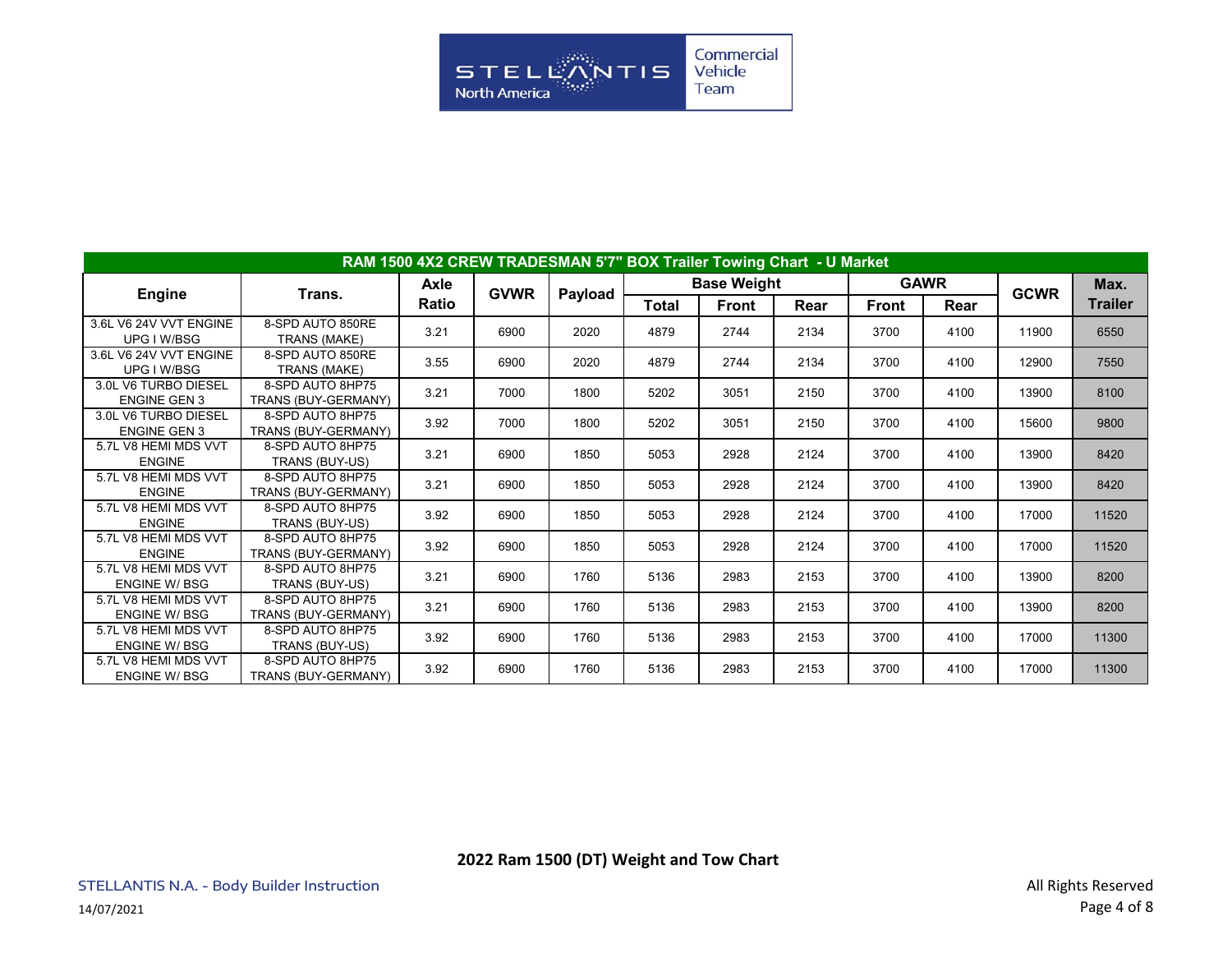

|                                             | RAM 1500 4X4 QUAD TRADESMAN 6'4" BOX Trailer Towing Chart - U Market |             |             |         |              |                    |      |       |             |             |                |
|---------------------------------------------|----------------------------------------------------------------------|-------------|-------------|---------|--------------|--------------------|------|-------|-------------|-------------|----------------|
|                                             |                                                                      | <b>Axle</b> | <b>GVWR</b> |         |              | <b>Base Weight</b> |      |       | <b>GAWR</b> | <b>GCWR</b> | Max.           |
| <b>Engine</b>                               | Trans.                                                               | Ratio       |             | Payload | <b>Total</b> | Front              | Rear | Front | Rear        |             | <b>Trailer</b> |
| 3.6L V6 24V VVT ENGINE<br>UPG I W/BSG       | 8-SPD AUTO 850RE<br>TRANS (MAKE)                                     | 3.21        | 6800        | 1830    | 4970         | 2879               | 2090 | 3900  | 4100        | 11900       | 6510           |
| 3.6L V6 24V VVT ENGINE<br>UPG I W/BSG       | 8-SPD AUTO 850RE<br>TRANS (MAKE)                                     | 3.55        | 6800        | 1830    | 4970         | 2879               | 2090 | 3900  | 4100        | 12900       | 7510           |
| 3.0L V6 TURBO DIESEL<br><b>ENGINE GEN 3</b> | 8-SPD AUTO 8HP75<br>TRANS (BUY-GERMANY)                              | 3.21        | 7100        | 1810    | 5285         | 3179               | 2105 | 3900  | 4100        | 13900       | 8050           |
| 3.0L V6 TURBO DIESEL<br><b>ENGINE GEN 3</b> | 8-SPD AUTO 8HP75<br>TRANS (BUY-GERMANY)                              | 3.92        | 7100        | 1810    | 5285         | 3179               | 2105 | 3900  | 4100        | 15600       | 9750           |
| 5.7L V8 HEMI MDS VVT<br><b>ENGINE</b>       | 8-SPD AUTO 8HP75<br>TRANS (BUY-US)                                   | 3.21        | 7100        | 1940    | 5164         | 3073               | 2090 | 3900  | 4100        | 13900       | 8240           |
| 5.7L V8 HEMI MDS VVT<br><b>ENGINE</b>       | 8-SPD AUTO 8HP75<br>TRANS (BUY-GERMANY)                              | 3.21        | 7100        | 1940    | 5164         | 3073               | 2090 | 3900  | 4100        | 13900       | 8240           |
| 5.7L V8 HEMI MDS VVT<br><b>ENGINE</b>       | 8-SPD AUTO 8HP75<br>TRANS (BUY-US)                                   | 3.92        | 7100        | 1940    | 5164         | 3073               | 2090 | 3900  | 4100        | 17000       | 11340          |
| 5.7L V8 HEMI MDS VVT<br><b>ENGINE</b>       | 8-SPD AUTO 8HP75<br>TRANS (BUY-GERMANY)                              | 3.92        | 7100        | 1940    | 5164         | 3073               | 2090 | 3900  | 4100        | 17000       | 11340          |
| 5.7L V8 HEMI MDS VVT<br><b>ENGINE W/BSG</b> | 8-SPD AUTO 8HP75<br>TRANS (BUY-US)                                   | 3.21        | 7100        | 1850    | 5250         | 3136               | 2114 | 3900  | 4100        | 13900       | 8220           |
| 5.7L V8 HEMI MDS VVT<br><b>ENGINE W/BSG</b> | 8-SPD AUTO 8HP75<br>TRANS (BUY-GERMANY)                              | 3.21        | 7100        | 1850    | 5250         | 3136               | 2114 | 3900  | 4100        | 13900       | 8220           |
| 5.7L V8 HEMI MDS VVT<br><b>ENGINE W/BSG</b> | 8-SPD AUTO 8HP75<br>TRANS (BUY-US)                                   | 3.92        | 7100        | 1850    | 5250         | 3136               | 2114 | 3900  | 4100        | 17000       | 11320          |
| 5.7L V8 HEMI MDS VVT<br><b>ENGINE W/BSG</b> | 8-SPD AUTO 8HP75<br>TRANS (BUY-GERMANY)                              | 3.92        | 7100        | 1850    | 5250         | 3136               | 2114 | 3900  | 4100        | 17000       | 11320          |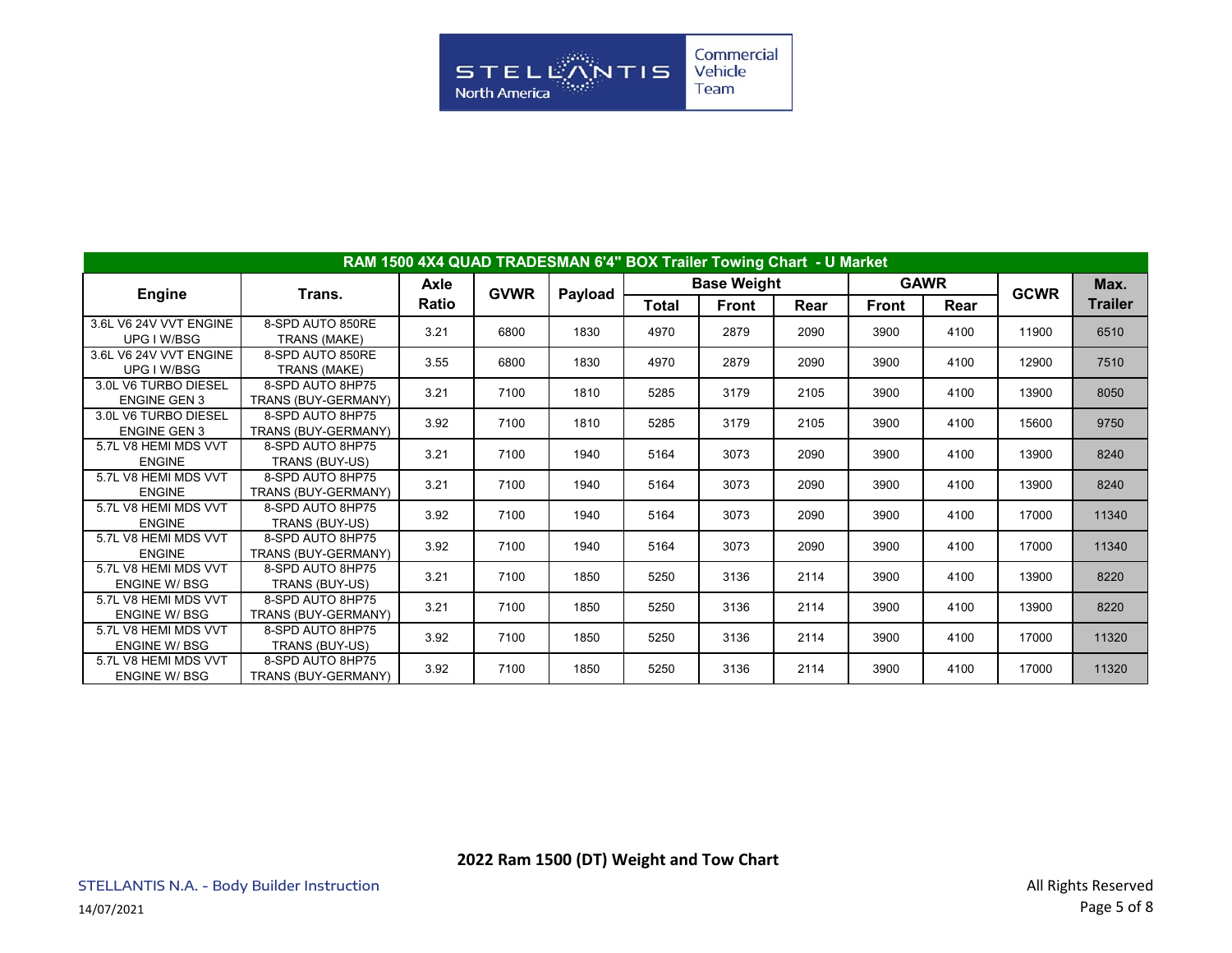

|                                             | RAM 1500 4X4 CREW TRADESMAN 6'4" BOX Trailer Towing Chart - U Market |             |             |         |       |                    |      |       |             |             |                |
|---------------------------------------------|----------------------------------------------------------------------|-------------|-------------|---------|-------|--------------------|------|-------|-------------|-------------|----------------|
|                                             |                                                                      | <b>Axle</b> | <b>GVWR</b> |         |       | <b>Base Weight</b> |      |       | <b>GAWR</b> | <b>GCWR</b> | Max.           |
| <b>Engine</b>                               | Trans.                                                               | Ratio       |             | Payload | Total | Front              | Rear | Front | Rear        |             | <b>Trailer</b> |
| 3.6L V6 24V VVT ENGINE<br>UPG I W/BSG       | 8-SPD AUTO 850RE<br>TRANS (MAKE)                                     | 3.21        | 6900        | 1790    | 5107  | 2975               | 2131 | 3900  | 4100        | 11900       | 6120           |
| 3.6L V6 24V VVT ENGINE<br>UPG I W/BSG       | 8-SPD AUTO 850RE<br>TRANS (MAKE)                                     | 3.55        | 6900        | 1790    | 5107  | 2975               | 2131 | 3900  | 4100        | 12900       | 7120           |
| 3.0L V6 TURBO DIESEL<br><b>ENGINE GEN 3</b> | 8-SPD AUTO 8HP75<br>TRANS (BUY-GERMANY)                              | 3.21        | 7200        | 1750    | 5454  | 3288               | 2166 | 3900  | 4100        | 13900       | 7760           |
| 3.0L V6 TURBO DIESEL<br><b>ENGINE GEN 3</b> | 8-SPD AUTO 8HP75<br>TRANS (BUY-GERMANY)                              | 3.92        | 7200        | 1750    | 5454  | 3288               | 2166 | 3900  | 4100        | 15600       | 9460           |
| 5.7L V8 HEMI MDS VVT<br><b>ENGINE</b>       | 8-SPD AUTO 8HP75<br>TRANS (BUY-US)                                   | 3.21        | 7100        | 1800    | 5303  | 3163               | 2140 | 3900  | 4100        | 13900       | 8210           |
| 5.7L V8 HEMI MDS VVT<br><b>ENGINE</b>       | 8-SPD AUTO 8HP75<br>TRANS (BUY-GERMANY)                              | 3.21        | 7100        | 1800    | 5303  | 3163               | 2140 | 3900  | 4100        | 13900       | 8210           |
| 5.7L V8 HEMI MDS VVT<br><b>ENGINE</b>       | 8-SPD AUTO 8HP75<br>TRANS (BUY-US)                                   | 3.92        | 7100        | 1800    | 5303  | 3163               | 2140 | 3900  | 4100        | 17000       | 11310          |
| 5.7L V8 HEMI MDS VVT<br><b>ENGINE</b>       | 8-SPD AUTO 8HP75<br>TRANS (BUY-GERMANY)                              | 3.92        | 7100        | 1800    | 5303  | 3163               | 2140 | 3900  | 4100        | 17000       | 11310          |
| 5.7L V8 HEMI MDS VVT<br><b>ENGINE W/BSG</b> | 8-SPD AUTO 8HP75<br>TRANS (BUY-US)                                   | 3.21        | 7100        | 1700    | 5397  | 3224               | 2172 | 3900  | 4100        | 13900       | 7820           |
| 5.7L V8 HEMI MDS VVT<br><b>ENGINE W/BSG</b> | 8-SPD AUTO 8HP75<br>TRANS (BUY-GERMANY)                              | 3.21        | 7100        | 1700    | 5397  | 3224               | 2172 | 3900  | 4100        | 13900       | 7820           |
| 5.7L V8 HEMI MDS VVT<br><b>ENGINE W/BSG</b> | 8-SPD AUTO 8HP75<br>TRANS (BUY-US)                                   | 3.92        | 7100        | 1700    | 5397  | 3224               | 2172 | 3900  | 4100        | 17000       | 10920          |
| 5.7L V8 HEMI MDS VVT<br><b>ENGINE W/BSG</b> | 8-SPD AUTO 8HP75<br>TRANS (BUY-GERMANY)                              | 3.92        | 7100        | 1700    | 5397  | 3224               | 2172 | 3900  | 4100        | 17000       | 10920          |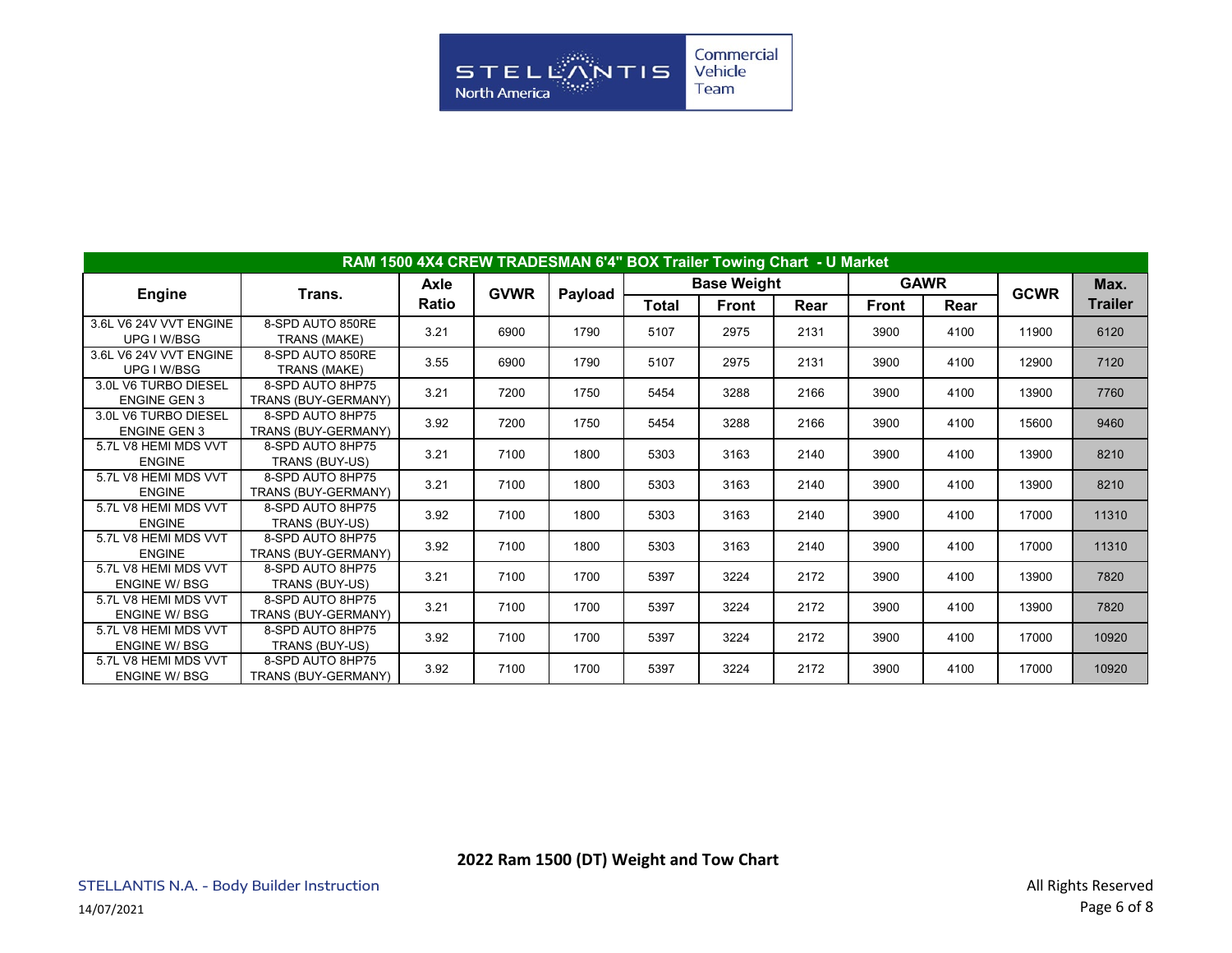

|                                             | RAM 1500 4X4 CREW TRADESMAN 5'7" BOX Trailer Towing Chart - U Market |             |             |         |       |                    |      |       |             |             |                |
|---------------------------------------------|----------------------------------------------------------------------|-------------|-------------|---------|-------|--------------------|------|-------|-------------|-------------|----------------|
|                                             |                                                                      | <b>Axle</b> |             |         |       | <b>Base Weight</b> |      |       | <b>GAWR</b> |             | Max.           |
| <b>Engine</b>                               | Trans.                                                               | Ratio       | <b>GVWR</b> | Payload | Total | <b>Front</b>       | Rear | Front | Rear        | <b>GCWR</b> | <b>Trailer</b> |
| 3.6L V6 24V VVT ENGINE<br>UPG I W/BSG       | 8-SPD AUTO 850RE<br>TRANS (MAKE)                                     | 3.21        | 6900        | 1840    | 5063  | 2904               | 2158 | 3900  | 4100        | 11900       | 6320           |
| 3.6L V6 24V VVT ENGINE<br>UPG I W/BSG       | 8-SPD AUTO 850RE<br>TRANS (MAKE)                                     | 3.55        | 6900        | 1840    | 5063  | 2904               | 2158 | 3900  | 4100        | 12900       | 7320           |
| 3.0L V6 TURBO DIESEL<br><b>ENGINE GEN 3</b> | 8-SPD AUTO 8HP75<br>TRANS (BUY-GERMANY)                              | 3.21        | 7200        | 1830    | 5370  | 3205               | 2164 | 3900  | 4100        | 13900       | 7960           |
| 3.0L V6 TURBO DIESEL<br><b>ENGINE GEN 3</b> | 8-SPD AUTO 8HP75<br>TRANS (BUY-GERMANY)                              | 3.92        | 7200        | 1830    | 5370  | 3205               | 2164 | 3900  | 4100        | 15600       | 9660           |
| 5.7L V8 HEMI MDS VVT<br><b>ENGINE</b>       | 8-SPD AUTO 8HP75<br>TRANS (BUY-US)                                   | 3.21        | 7100        | 1850    | 5246  | 3102               | 2144 | 3900  | 4100        | 13900       | 8160           |
| 5.7L V8 HEMI MDS VVT<br><b>ENGINE</b>       | 8-SPD AUTO 8HP75<br>TRANS (BUY-GERMANY)                              | 3.21        | 7100        | 1850    | 5246  | 3102               | 2144 | 3900  | 4100        | 13900       | 8160           |
| 5.7L V8 HEMI MDS VVT<br><b>ENGINE</b>       | 8-SPD AUTO 8HP75<br>TRANS (BUY-US)                                   | 3.92        | 7100        | 1850    | 5246  | 3102               | 2144 | 3900  | 4100        | 17000       | 11260          |
| 5.7L V8 HEMI MDS VVT<br><b>ENGINE</b>       | 8-SPD AUTO 8HP75<br>TRANS (BUY-GERMANY)                              | 3.92        | 7100        | 1850    | 5246  | 3102               | 2144 | 3900  | 4100        | 17000       | 11260          |
| 5.7L V8 HEMI MDS VVT<br><b>ENGINE W/BSG</b> | 8-SPD AUTO 8HP75<br>TRANS (BUY-US)                                   | 3.21        | 7100        | 1790    | 5305  | 3140               | 2165 | 3900  | 4100        | 13900       | 8110           |
| 5.7L V8 HEMI MDS VVT<br><b>ENGINE W/BSG</b> | 8-SPD AUTO 8HP75<br>TRANS (BUY-GERMANY)                              | 3.21        | 7100        | 1790    | 5305  | 3140               | 2165 | 3900  | 4100        | 13900       | 8110           |
| 5.7L V8 HEMI MDS VVT<br><b>ENGINE W/BSG</b> | 8-SPD AUTO 8HP75<br>TRANS (BUY-US)                                   | 3.92        | 7100        | 1790    | 5305  | 3140               | 2165 | 3900  | 4100        | 17000       | 11210          |
| 5.7L V8 HEMI MDS VVT<br><b>ENGINE W/BSG</b> | 8-SPD AUTO 8HP75<br>TRANS (BUY-GERMANY)                              | 3.92        | 7100        | 1790    | 5305  | 3140               | 2165 | 3900  | 4100        | 17000       | 11210          |

|                           |                           |       |             | RAM 1500 4X4 TR 5'7" BOX Trailer Towing Chart - U Market |       |                                   |      |              |      |       |                |
|---------------------------|---------------------------|-------|-------------|----------------------------------------------------------|-------|-----------------------------------|------|--------------|------|-------|----------------|
|                           | Trans.                    | Axle  | <b>GVWR</b> | <b>Pavload</b>                                           |       | <b>GAWR</b><br><b>Base Weight</b> |      | <b>GCWR</b>  | Max. |       |                |
| <b>Engine</b>             |                           | Ratio |             |                                                          | Total | <b>Front</b>                      | Rear | <b>Front</b> | Rear |       | <b>Trailer</b> |
| 6.2L SUPERCHARGED         | 8-SPD AUTO 8HP95          | 3.55  | 7800        | 1310                                                     | 6430  | 3690                              | 2740 | 4300         | 4200 | 15160 | 8100           |
| <b>HEMI V8 SRT ENGINE</b> | <b>TRANSMISSION (BUY)</b> |       |             |                                                          |       |                                   |      |              |      |       |                |

**2022 Ram 1500 (DT) Weight and Tow Chart**